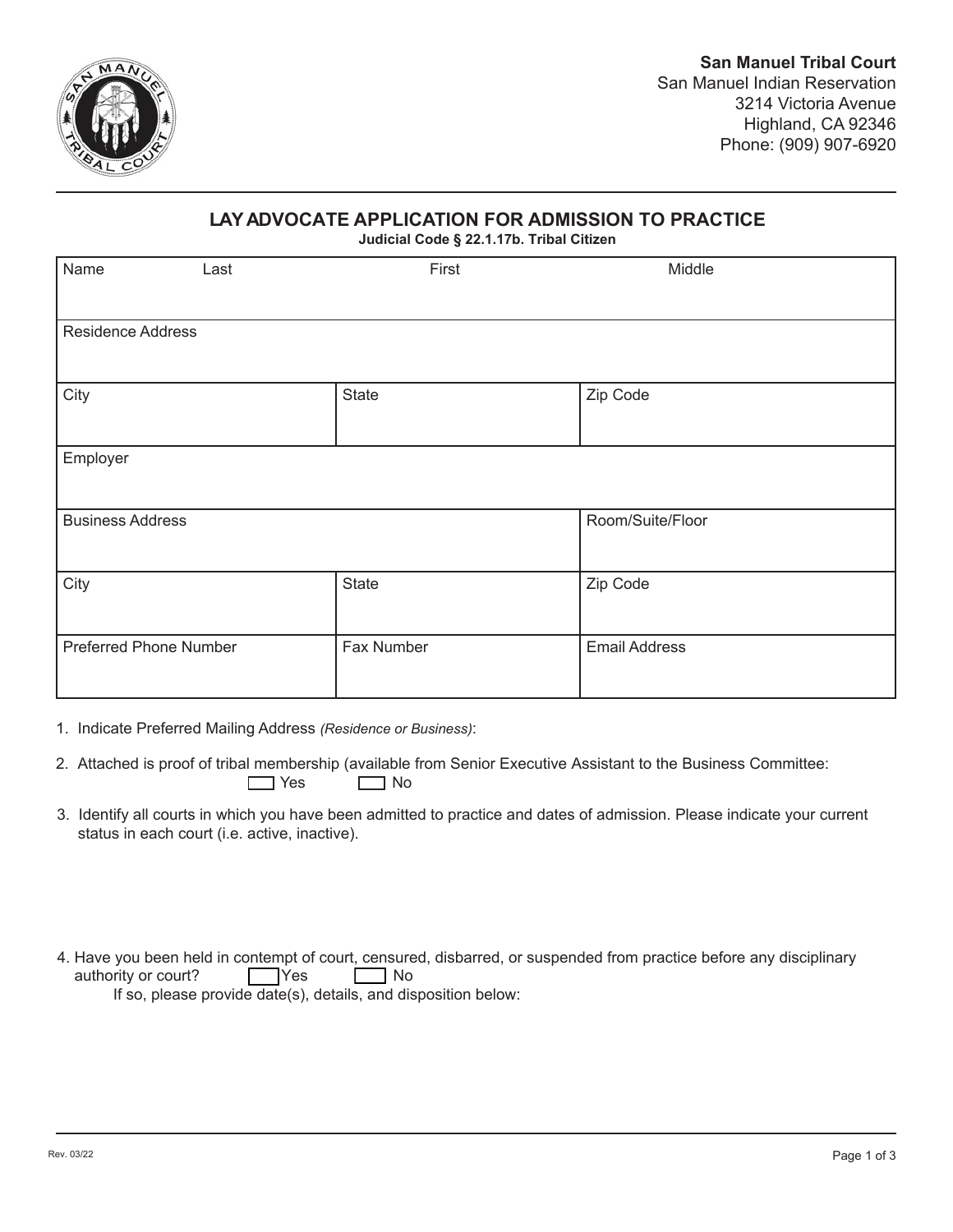| 5. Have you been convicted of any felony?<br><b>No</b><br>Yes<br>If so, please provide date(s), details, and disposition below:                                                                                                                                                                                                                                                                                      |
|----------------------------------------------------------------------------------------------------------------------------------------------------------------------------------------------------------------------------------------------------------------------------------------------------------------------------------------------------------------------------------------------------------------------|
| 6. Are you currently the subject of any criminal investigation or disciplinary proceeding(s)?<br><b>No</b><br>Yes<br>If so, please provide date(s), details, and disposition below:                                                                                                                                                                                                                                  |
| 7. Do you possess at least a high school diploma or GED certificate?<br>$\Box$ No<br>$\Box$ Yes<br>If applicable, please provide dates and details of any education subsequent to obtaining your high school diploma<br>or GED certificate, including degrees earned and any legal or law-related education and/or training:                                                                                         |
| 8. Do you possess good communication skills, both written and verbal, and have the ability to express your position<br>clearly and concisely?<br>$\Box$ Yes<br>$\Box$ No<br>Please describe any education and/or experience that demonstrates you possess such skills:                                                                                                                                               |
| 9. Do you possess any legal or law-related work experience?<br>$\Box$ Yes<br>l No<br>If so, please provide details, including any experience before tribal or other courts:                                                                                                                                                                                                                                          |
| 10. I possess good character and moral fitness to represent individuals before this Court. I have attached two supporting<br>Affidavits (Attachment 1 & 2) from individuals familiar with my integrity, honesty, moral character, judgment, courtesy,<br>and self-reliance as well as providing background information on me, and further, I authorize the Court to contact these<br>references.<br>Yes<br><b>No</b> |
| 11. Are you familiar with the San Manuel Judicial Code, San Manuel Rules of Evidence, San Manuel Rules of Civil<br>Procedure, and the San Manuel Rules of Court?<br>$\Box$ Yes<br>$\Box$ No                                                                                                                                                                                                                          |